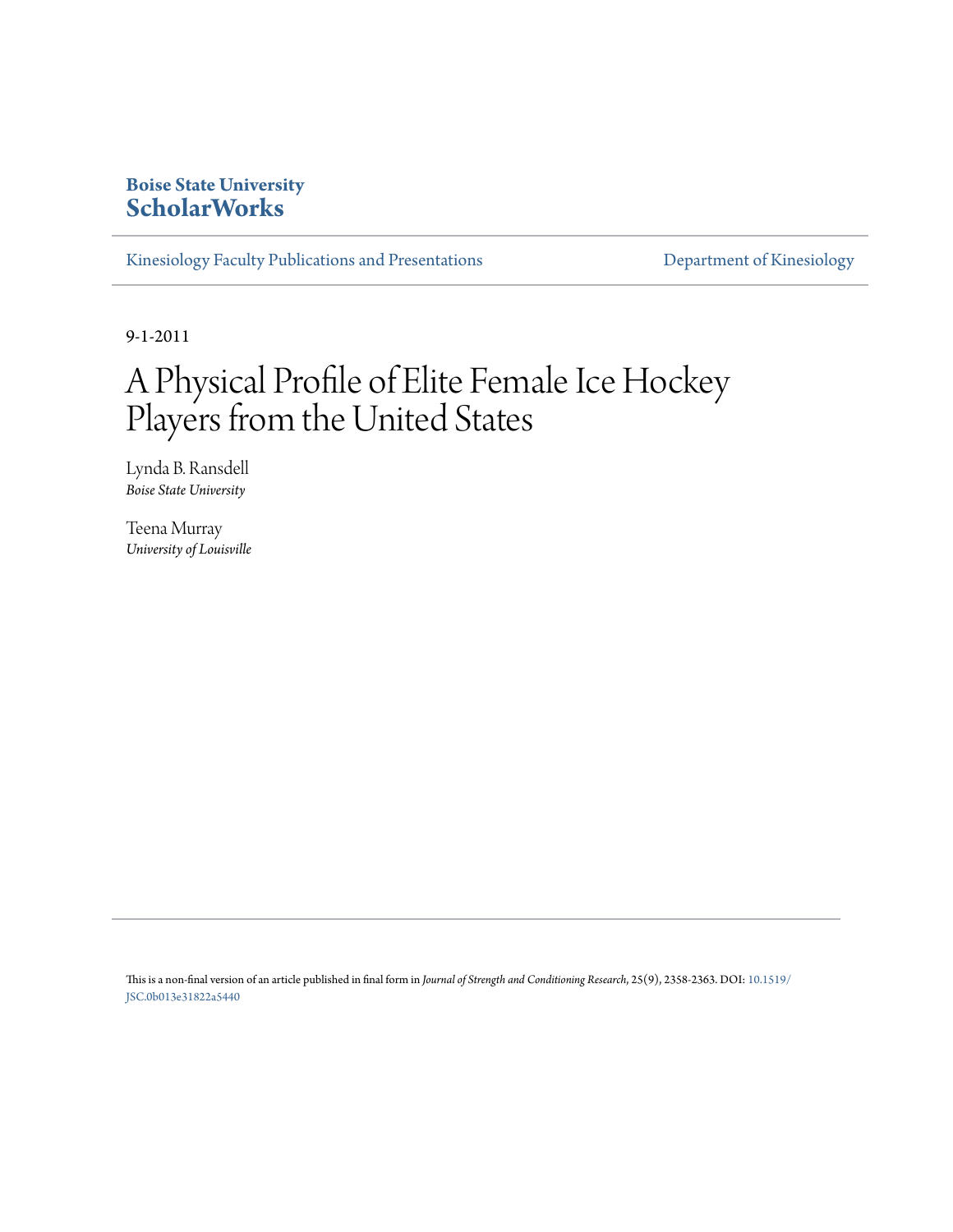# **A Physical Profile of Elite Female Ice Hockey Players from the United States**

#### **Lynda B. Ransdell**

Boise State University

## **Teena Murray**

University of Louisville

#### **Abstract**

Despite impressive numbers of hockey participants, there is little research examining elite female ice hockey players. Therefore, the purpose of this study was to describe the physical characteristics of elite female ice hockey players who were trying out for the 2010 U.S. Women's Ice Hockey team. Twenty-three women participated in the study and were evaluated on: body mass (kg), height (cm), age (y) vertical jump (cm), standing long jump (cm), 1 RM front squat (kg), front squat/body mass (%), 1 RM bench press (kg), bench press/body mass (%), pull ups, and body composition (% body fat). Athletes in this sample were  $24.7 \pm 3.1$ years of age, and 169.7  $\pm$  6.9 cm tall; on average, they weighed 70.4  $\pm$  7.1 kg, and reported percent body fat of 15.8  $\pm$  1.9%. Mean vertical jump was 50.3  $\pm$  5.7 cm and standing long jump was  $214.8 \pm 10.9$  cm. Mean 1RM for upper body strength (bench press) was  $65.3 \pm 12.2$ kg (95.1  $\pm$  15.5% of body mass) and 1RM for lower body (front squat) was 88.6  $\pm$  11.2 kg  $(127.7 \pm 16.3\%$  of body mass). This study is the first to report physical characteristics of elite female ice hockey players from the United States. Data should assist strength and conditioning coaches in identifying talent, testing for strengths and weaknesses, comparing future teams to these indicators, and designing programs that will enhance the performance capabilities of female ice hockey athletes.

#### **Introduction**

Ice hockey is a sport that requires significant metabolic, physiological, and biomechanical skills. It is a highly variable, high intensity sport that requires speed, agility, muscular strength and endurance, and aerobic and anaerobic fitness (8, 17). Games consist of three 20 minute periods and the average length of a shift as measured in professional men's ice hockey is approximately 61 seconds (5). With the advent of Title IX, girls and women have increased participation in sports in record numbers. Specifically, women's participation in ice hockey has grown tenfold during the past 20 years; In the 1990's, there were about 6,000 girls and women registered with USA Hockey; in 2010, over 60,000 girls and women were registered; Participation in women's collegiate hockey has grown from 15 teams in the 1990's to 37 collegiate club programs and 86 Division I and II NCAA teams (18). The 1998 gold medal performance at the Olympic games in Nagano, Japan, coupled with silver medal performances in 2002 (Salt Lake City, UT) and 2010 (Vancouver, BC) have undoubtedly helped generate increased interest in women's ice hockey.

As participation in ice hockey continues to grow, so has the need to examine the physiological and performance demands of the sport. Previous researchers have examined topics such as off-ice performance and draft status of elite male hockey players (25), positional profiling of elite male athletes (26) and psychological profiling of male junior ice hockey players (9). Another topic of recent interest is how well off-ice testing corresponds to on-ice performance. Several researchers have concluded that the 40 yd sprint (7), vertical jump (16), and standing long jump (8), are valid and reliable predictors of on-ice test performance. To examine whether off-ice tests could predict game play (versus on-ice skating performance), Green and colleagues (11) tested the relationship between player game performance (total minutes played and net scoring chances) and physical test results (VO2max, blood lactate, and percent body fat). They reported that blood lactate during a late stage of a treadmill test and percent body fat were significantly related to total minutes played and that VO2max was significantly related to scoring chances.

To date, few researchers have studied women's ice hockey. Those who have conducted research on women's ice hockey have used athletes from Canada (7, 10, 27), and topics have included bone density characteristics of female hockey players compared to their non active counterparts (22), air quality concerns in ice rinks and effects on female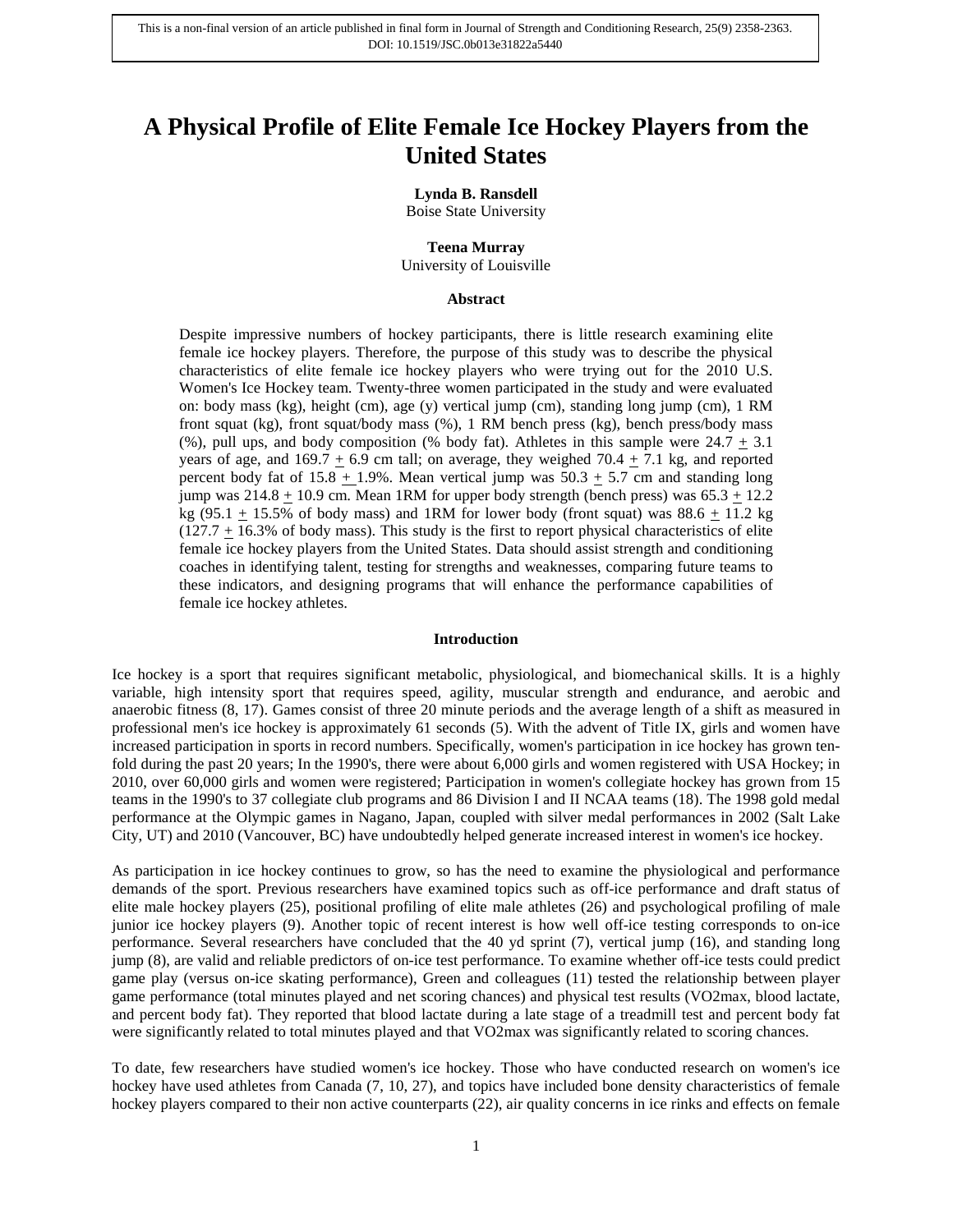hockey players (20, 21), on-ice testing performance in elite and non-elite female hockey players (6), physical and performance differences among positions (10), development of test protocols for anaerobic fitness (27) and injuries in female hockey players (1, 2). To our knowledge, no previous published research has provided physical profile data for elite women ice hockey players from the United States. Knowing the physical profile of elite female ice hockey players will enable athletes, coaches, athletic trainers, scouts, and strength and conditioning specialists to establish athlete physical fitness expectations, design science-based training programs that will improve performance, and address any weaknesses in physical fitness identified through testing (7). Given the need to expand the available research related to women's ice hockey, and the potential benefits of knowing the test performance characteristics of elite female ice hockey players, and the potential benefits of knowing the physical profile of elite female ice hockey players, the primary purpose of this retrospective, descriptive study is to describe anthropometric and fitness characteristics of elite female ice hockey players. This information should provide additional training guidelines for individuals seeking to facilitate elite levels of performance in female hockey athletes.

#### **Methods**

## **Experimental Approach to the Problem.**

To examine anthropometric and test performance characteristics of elite female hockey players, a series of eight tests were performed: body mass (kg), height (cm) vertical jump (cm), standing long jump (cm), 1RM front squat (kg), 1 RM bench press (kg), pull ups, and body composition. Once 1RM front squat and 1RM bench press were collected, they were divided by body mass and multiplied by 100 to reflect lower and upper body strength relative to body mass. Means, standard deviations, and ranges of the data were calculated to provide a descriptive profile of elite female hockey players in the U.S.

# **Subjects.**

Twenty three female ice hockey players who were invited to the USA Hockey trials to complete for a spot on the Olympic Ice Hockey team participated in the study. Of the twenty three women who participated in this testing process, twenty one (91%) made the official U.S. roster for the Olympics. These women are representative of the top competitors in the sport of ice hockey in the United States. They were evaluated in August of 2009, prior to the 2010 Olympic Games in Vancouver in February of 2011. Most of the athletes have been in the pool of elite female ice hockey players for four years, training consistently on the U.S. National Team programs, and participating in national team testing (e.g., training camps, developmental camps, etc.). This study was approved by the Boise State University Institutional Review Board and consent was obtained from USA Hockey to publish these data. Identities were removed from the data and information is presented in aggregate to ensure confidentiality.

## **Testing Protocols and Procedures**

Testing was conducted in Blaine, MN (at Herb Brooks Training Center) in August of 2009, approximately five months prior to the 2010 Olympics held in Vancouver, British Columbia. The same trained tester (the second author), an experienced and certified strength and conditioning specialist, conducted all testing sessions to ensure face validity. Reliability testing was not performed. To further standardize testing procedures, tests were conducted at the same time of day for each testing session (i.e., in the morning, after breakfast), athletes were advised to come to testing properly hydrated, and they were advised not to perform strenuous exercise 24 hours prior to testing. Anthropometric measurements (weight, height, and body composition) were collected first, followed by a standardized warm-up of 10 minutes. After the warm-up, athletes performed the tests in the following order, per NSCA recommendations (13): vertical jump, long jump, 1RM Front Squat, 1 RM Bench Press and Pull-ups. Power tests (vertical jump, long jump) were conducted on day 1 and strength tests (1 RM Front Squat, 1 RM Bench Press and Pull-ups) were conducted on day 2 with 10-15 minutes of rest between tests on each day.

These off-ice performance tests were selected based on the recommendations of previous researchers who have studied correlations between on- and off-ice performance as summarized in the introduction. Additionally, the tests are viewed by strength and conditioning professionals as practical, reliable, and valid measures of power, speed, strength and body composition (14). A full description of each testing procedure is provided below.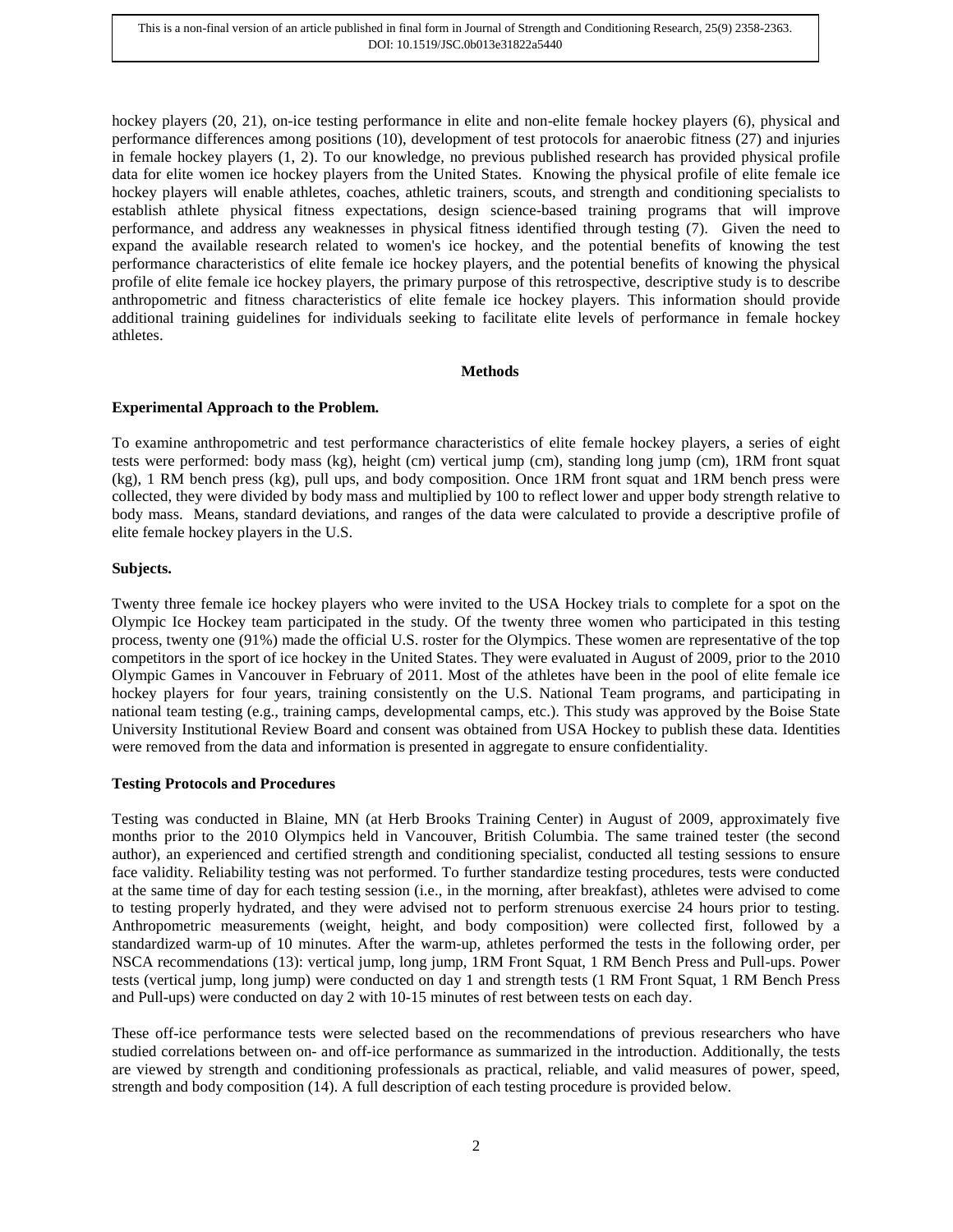**Anthropometric Measures**. Body mass in kilograms was collected by having the athlete step onto a calibrated digital scale without shoes and in minimal clothing (e.g., shorts and tee shirts) (3). Height was measured with a stadiometer in centimeters without shoes and at eye-level (3). Body composition (% body fat) was estimated using skinfold measurements marked and collected on the right side of the body. Each site was measured twice (to the nearest 0.2mm) with Harpenden calipers, and averaged. If the measurements differed by more than 1mm, another measure was taken and values were averaged. A 7-site test that collected standard measurements at the triceps, subscapular, axilla, chest, suprailiac, abdomen, and thigh was used and skinfold measurements were entered into the equation by Jackson et al. (15) to estimate body density. Next, body density was converted to percent body fat using the Siri equation (23).

**Vertical Jump Height.** A Vertec testing device (M-F Athletic Co., Cranston, Rhode Island) was used to determine vertical jump height (cm), a valid and reliable measure of lower body power (14). To complete this test, a trained tester adjusted the height of the color-coded plastic vanes so that it corresponded to the athlete's standing reach height. The vane stack was then raised a standardized distance (corresponding to the athletes' expected jump) so the athlete would not jump higher or lower than the set of vanes. Using a countermovement, the athlete flexed the ankles, knees and hips and swung the arms in an upward motion tapping the highest possible vane with the fingers of the dominant hand. Each participant took three jumps with 40-60 seconds rest between each jump. The best of three trials was recorded and used for statistical analysis.

**Standing Long Jump.** Standing long jump (cm) was also used to assess lower body power (14). A flat jumping area of 20 feet was marked on a gym floor. A tape measure, stretched to 10 feet, was placed next to the jumping area. Starting with toes behind the starting line, athletes performed a countermovement and jumped forward as far as possible. A marker was placed at the back edge of the athlete's heel and the best of three trials was recorded to the nearest 0.5 inch.

**Lower Body Muscular Strength**. A 1-RM Front Squat (kg) was used to assess lower body strength (14). Front squat is often recommended instead of back squat for ice hockey athletes because it increases quad and erector spinae (back) activation compared to the back squat (12). Athletes were reminded of proper front squat form prior to testing and they were instructed to do one warm up set of 5-10 repetitions with a light to moderate load and two heavier warm up sets of 3-5 repetitions with heavier weights. Athletes started the test by front squatting a weight that was within 95% of their most recent 1-RM and increased their load in increments until they reached the maximal weight that they could lift one time. Failure was defined as the inability to squat so that the femur was parallel to the floor, or the inability to maintain proper technique. To assess lower body strength relative to body mass, 1 RM front squat (kg) was divided by body mass (kg), multiplied by 100, and reported as a percentage.

**Upper Body Muscular Strength and Endurance.** A 1-RM Bench press (kg) was used to assess upper body strength (14). Athletes were reminded of proper bench press form prior to testing and they were instructed to do one warm up set of 5-10 repetitions with a light to moderate load and two heavier warm-up sets of 3-5 repetitions with heavier weights. Athletes started bench pressing a weight that was within 95% of their most recent 1-RM and increased their load incrementally until they reached a maximum weight they could lift one time. Failure was defined as the inability to lift the bar with arms extended or the inability to maintain proper technique. To assess upper body strength relative to body mass, 1 RM bench press (kg) was divided by body mass (kg), multiplied by 100, and reported as a percentage.

Upper body strength and muscular endurance were examined by asking each athlete to complete the maximum number of pullups possible. Pull-up testing was conducted on a pull up bar with an overhand grip. Athletes completed as many pull ups as possible in good form (e.g., with the chin above the bar), and only full repetitions counted toward the pull up count total.

# **Statistical Analysis.**

To examine anthropometric and fitness characteristics of elite women ice hockey players, means and standard deviations were calculated using SPSS (Version 18.0, SPSS Inc., Chicago).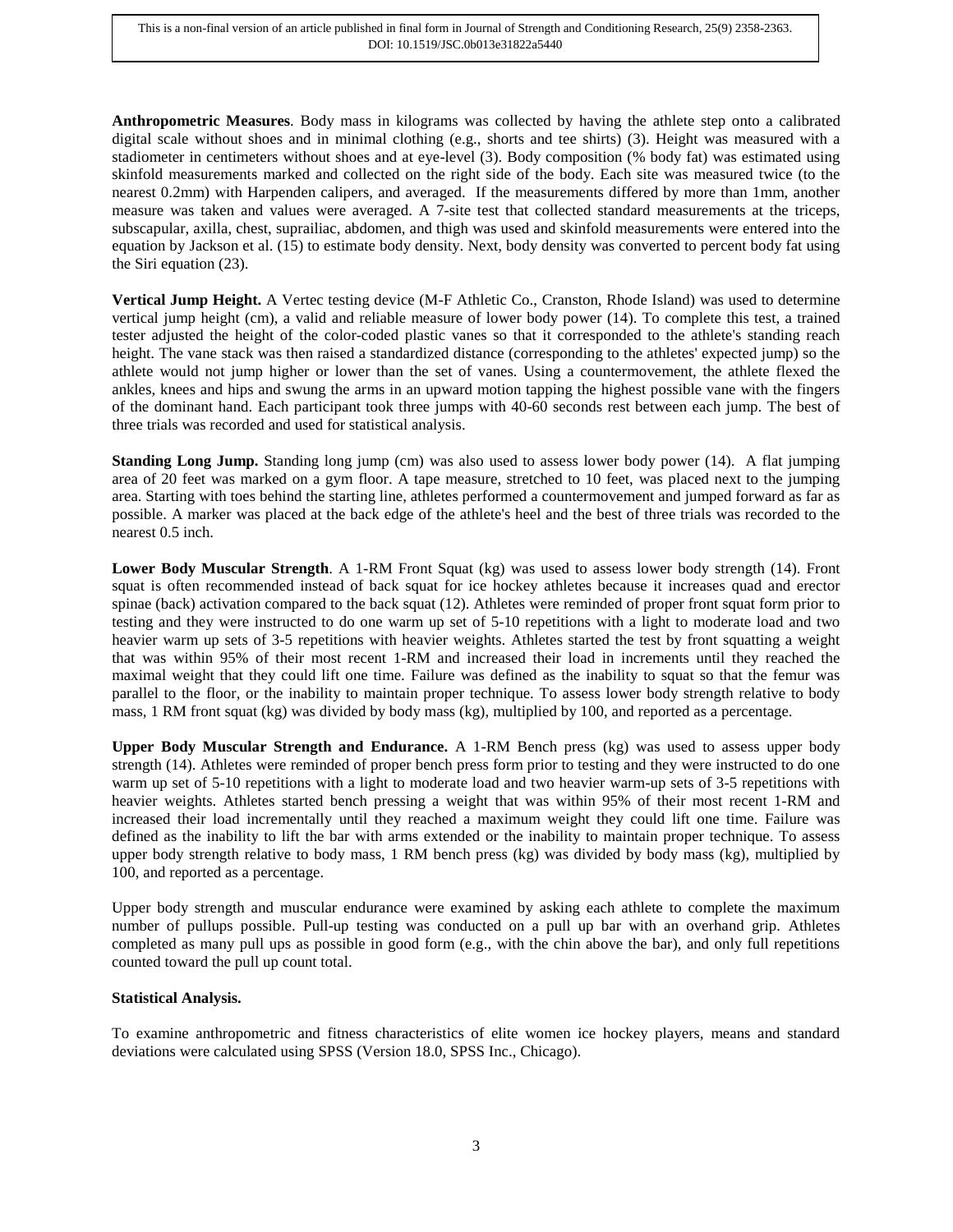This is a non-final version of an article published in final form in Journal of Strength and Conditioning Research, 25(9) 2358-2363. DOI: 10.1519/JSC.0b013e31822a5440

#### **Results**

Table 1 summarizes anthropometric and fitness test results for the ice hockey athletes in this sample. The mean age of female hockey players from this sample was  $24.7 \pm 3.1$  years and these women were heavier (kg) than previously studied elite women hockey players (10), however, the women were also very lean compared to other female athletes (14, 19). Vertical jump (cm) was higher than other elite women hockey players (10) and comparable to collegiate Division I athletes from a variety of sports (14). Standing long jump was slightly less than previously studied collegiate Division I athletes (14). Lower body strength, measured as 1-RM on a front squat and upper body strength, measured as 1-RM bench press were impressive, and higher than previously reported collegiate Division I female athletes from a variety of sports (14). Previous studies have not reported scores for pull-ups as a measure of upper body fitness, but this study reports an average of 10 pull ups for the elite female hockey players, which is impressive given that the Marine Corps would award 50 points to male cadets on their fitness test for 10 pull ups (24).

# **[Insert Table 1 About Here]**

## **Discussion**

To the best of our knowledge, this study is the first to describe anthropometric and fitness performance characteristics of elite female ice hockey players from the United States. The three most important findings from this study were that: (a) these elite female ice hockey athletes were heavier, yet leaner than previously studied female athletes; (b) vertical jump was within the range previously reported for female collegiate Division I athletes; (c) standing long jump was slightly below the value previously reported for female collegiate Division I athletes; and (d) upper body and lower body strength (bench press and front squat, kg, respectively) were higher than the values previously reported for female collegiate Division I athletes.

It is not surprising that these athletes were heavier than the previous sample of elite Canadian female hockey players (10) and leaner than many team sport female athletes in collegiate Division I athletics (14). Since data from other female athletes were collected and reported by Harman and Garhammer (14), many advances have been made in strength and conditioning, periodization techniques, and nutritional practices, potentially resulting in optimal levels of lean body mass and percent body fat. Clearly, today's athletes competing in the Olympics are fit, lean, and ready for competition.

The fact that vertical jump was consistent with previously tested female collegiate Division I athletes was not surprising given that women's hockey is a game of power and athletes are on the ice working very hard for relatively short periods of time. Additionally, high levels of leg power should translate to faster skating in ice hockey. The assumption is that a hockey player who can jump high can generate quick, powerful muscle contractions, which lead to fast acceleration (7).

It was interesting that the values for standing long jump were slightly lower than those previously reported data from female athletes. It is possible that ice hockey players develop significant single leg lateral or diagonal power rather than double leg frontal power (as is measured with the standing long jump) or even double leg vertical power (as measured with the vertical jump), and that a test of lateral or diagonal power might be a better indicator of ice hockey performance than either vertical or horizontal jumping power. It is also possible that female athletes might need different off-ice tests than those recommended for male athletes (8). Further research is warranted in this area.

The 1-RM upper and lower body strength values for these athletes were indicative of the level of training typically conducted by Olympic-caliber athletes. Their values were higher than those reported by female collegiate Division I athletes from a variety of sports. The need for strength in ice hockey is apparent given the physical nature of the sport, the regularity of body contact, and the fact that players skate at high speeds. Upper body strength is important to prevent shoulder injuries, more common in male athletes but still prevalent in female athletes (1), and lower body strength is important to prevent hip and groin injuries, more common in female athletes (2). It was particularly impressive that the 1RM values for front squat in ice hockey players were higher than those for other sports using back squat. Typically 1RM front squat values are lower than 1RM back squat values (12). The fact that elite ice hockey players had such strong upper and lower body strength is notable and should be a focus for strength and conditioning coaches working with elite ice hockey players.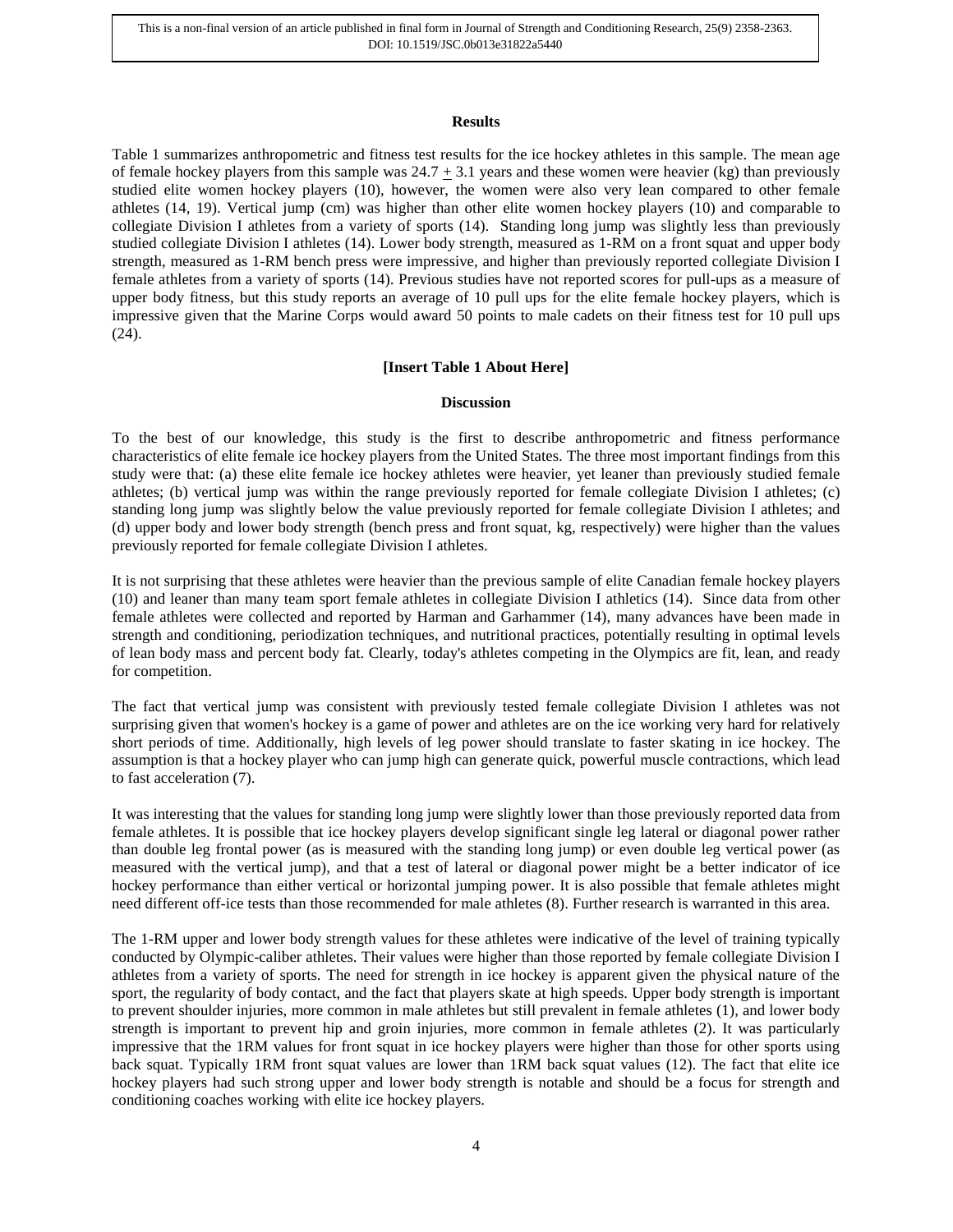Despite our noteworthy findings, this study is not without limitations. Data reported were collected on a single occasion five months prior to the Olympic games. Collecting data from a larger sample of athletes or at a time closer to the Olympic games may have resulted in even higher values for the parameters tested. Additionally, these data only reflect specific off-ice fitness parameters related to upper and lower body strength, leg power, and muscular endurance. Additional factors such as anaerobic and aerobic fitness, agility, mental toughness, motivation, hockey and skating skills, genetics, coaching, and team camaraderie may also play a role in individual athlete and team success. Finally, we did not test how the off-ice testing data we collected correlated with on-ice performance and game play.

Regardless of limitations, this study is the first to report descriptive data from a sample of elite female ice hockey players from the United States. Although this was not specifically tested, it is possible that the high levels of off-ice fitness reported in this study will translate into lower injury rates and better performance under duress (e.g., penalty kills or overtime) in game situations. Future research is needed to examine the relationship between training and fitness levels, to compare on-ice performance tests with off-ice fitness test results, and to continue to examine potential positional differences in fitness parameters in female ice hockey players.

# **Practical Applications**

Anthropometric and physical test data provide "profiling" information so athletes and coaches know what it takes to be a successful elite athlete. Other things such as past performance, skill, game play, psychological factors, and team "fit" may also determine whether or not an athlete succeeds at the elite level (8). Nevertheless, if two athletes have similar skill levels, coaches will likely give the edge to a player who is more physically fit because that athlete may be more able to resist fatigue and less likely to sustain an injury (8). Additionally, an athlete who is more fit will be better able to withstand double shifts, penalty kills, and overtime games. If athletes have deficiencies in some of the testing areas, coaches and strength and conditioning professionals can use these data to identify deficiencies, measure progress over a season or a career, or help a player return to "peak condition" following an injury (8). These updated data present information about a group of female athletes that has not been previously studied: elite female ice hockey players from the United States. Using these data as a reference, coaches and strength and conditioning specialists can compare current fitness levels with expected norms to help improve deficiencies and focus training; by designing training programs that focus on important physical fitness characteristics of previously successful players, strength and conditioning coaches can continue to improve their programs, the game, and their athletes (8).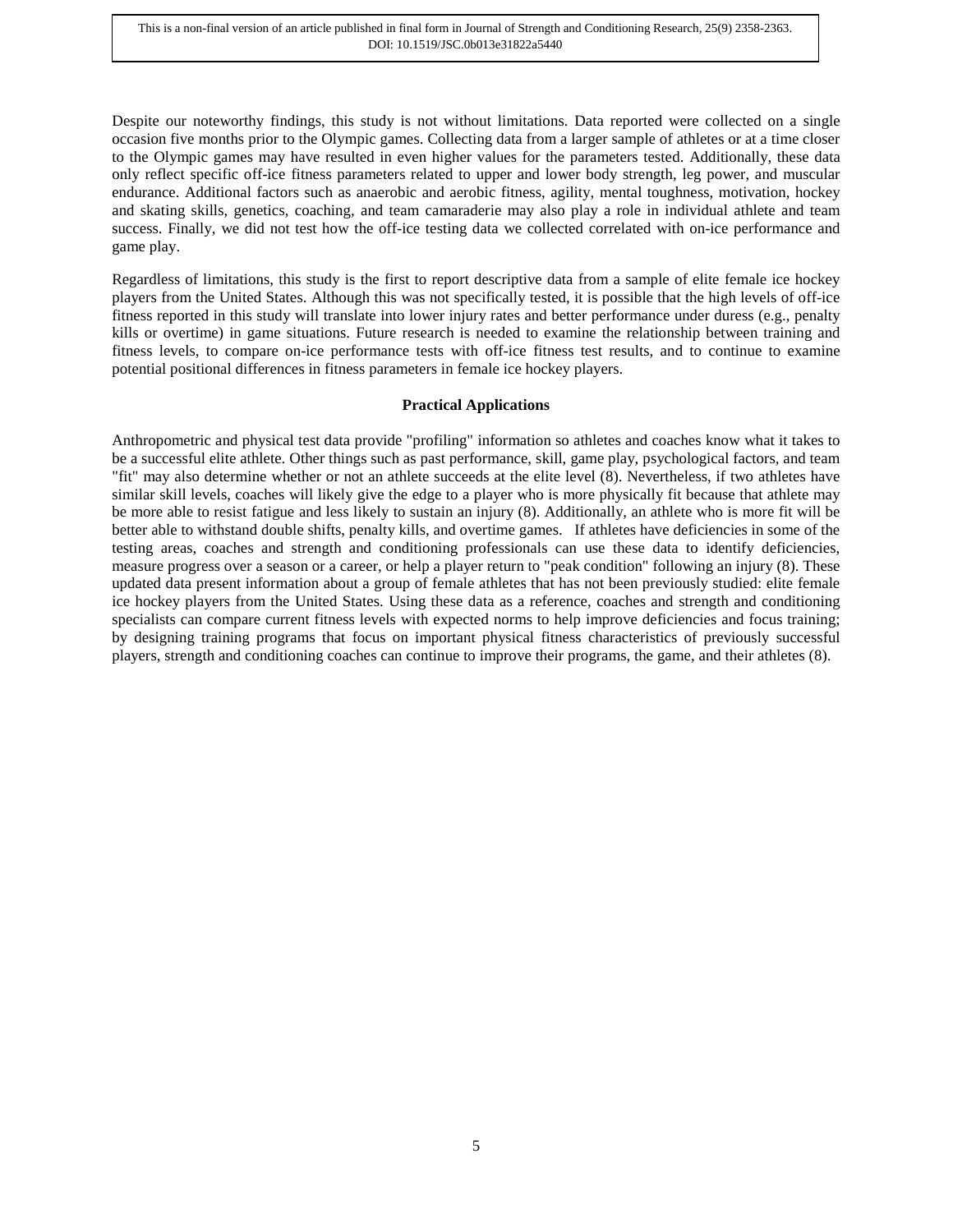#### **References**

- 1. Agel, J, Dick, R, Nelson, B, Marshall, SW, and Dompier, TP. Descriptive epidemiology of collegiate women's ice hockey injuries: National Collegiate Athletic Association Injury Surveillance System, 2000- 2001 through 200-2004. *J Ath. Train*. 42(2): 249-254, 2007.
- 2. Agel, J, and Harvey, EJ. A 7-year review of men's and women's ice hockey injuries in the NCAA. *Can J Surj*. 53(5): 319-323, 2010.
- 3. American College of Sports Medicine (ACSM). *Resource Manual for Guidelines for Exercise Testing and Prescription* (8<sup>th</sup> ed.) Philadelphia, PA: Lippincott, Williams, & Wilkins, 2009.
- 4. Baker, PK, and Fagan, CD. Determination of a physiological profile for female ice hockey players [Abstract]. *Can J Appl. Physiol*. 5:476, 1998.
- 5. Bracko, MR. *Time motion analysis of the skating characteristics of professional ice hockey players*. Eugene, OR: Microform Publications. International Institute for Sport and Human Performance. University of Oregon. Accession Number: SPH367287.
- 6. Bracko, MR. On-ice performance characteristics of elite and non-elite women's ice hockey players. *J Strength Cond. Res*. 15(1): 42-47, 2001.
- 7. Bracko, MR, and George JD. Prediction of ice skating performance with off ice testing in women's ice hockey players. *J Strength Cond. Res*., 15(1):116-122, 2001.
- 8. Burr, JF, Jamnik, RK, Baker, J, Macpherson, A, Gledhill, N, and McGuire, EJ. Relationship of physical fitness test results and hockey playing potential in elite-level ice hockey players. *J Strength Cond. Res*. 22(5):1535-1543, 2008.
- 9. Géczi, G, Tóth, L, Sipos, K, Fűgedi, B, Dancs, H, and Bognar, J. Psychological Profile of Hungarian National Young Ice Hockey Players. *Kinesiology* 41(1):88-96, 2009.
- 10. Geithner, CA, Lee, AM, Bracko, MR. Physical and performance differences among forwards, defensemen, and goalies in elite women's ice hockey. *J Strength Cond. Res.*, 20(3):500-505, 2006.
- 11. Green, MR, Pivarnik, JM, Carrier, DP, and Womack, CJ. Relationship between physiological profiles and on-ice performance of a National Collegiate Athletic Association Division I hockey team. *J Strength Cond. Res*., 20(1), 43-46, 2006.
- 12. Gullett, JC, Tillman, MD, Gutierrez, GM, and Chow, JW. A biomechanical comparison of back and front squats in healthy trained individuals. *J Strength Cond. Res*. 23(1):284-292, 2009.
- 13. Harman, E. Principles of test selection and administration. In: *Essentials of strength training and conditioning* (2<sup>nd</sup> ed). T.R. Baechle and R.W. Earle, eds. (2<sup>nd</sup> ed.) Champaign, IL: Human Kinetics, 2008. pp. 238-247.
- 14. Harman, E, and Garhammer, J. Administration, scoring, and interpretation of selected tests. In: *Essentials of strength training and conditioning* ( $2^{nd}$  ed). T.R. Baechle and R.W. Earle, eds. ( $2^{nd}$  ed.) Champaign, IL: Human Kinetics, 2008. pp. 250-292.
- 15. Jackson A, Pollock, M, and Ward, A. Generalized equations for predicting body density of women. *Med Sci Sports Exerc*. 12:175-182, 1980.
- 16. Mascaro, T, Seaver, BL, and Swanson, L. Prediction of skating speed with off-ice testing in professional hockey players. *J Orthop. Sports Phys. Ther*. 10:92-98, 1992.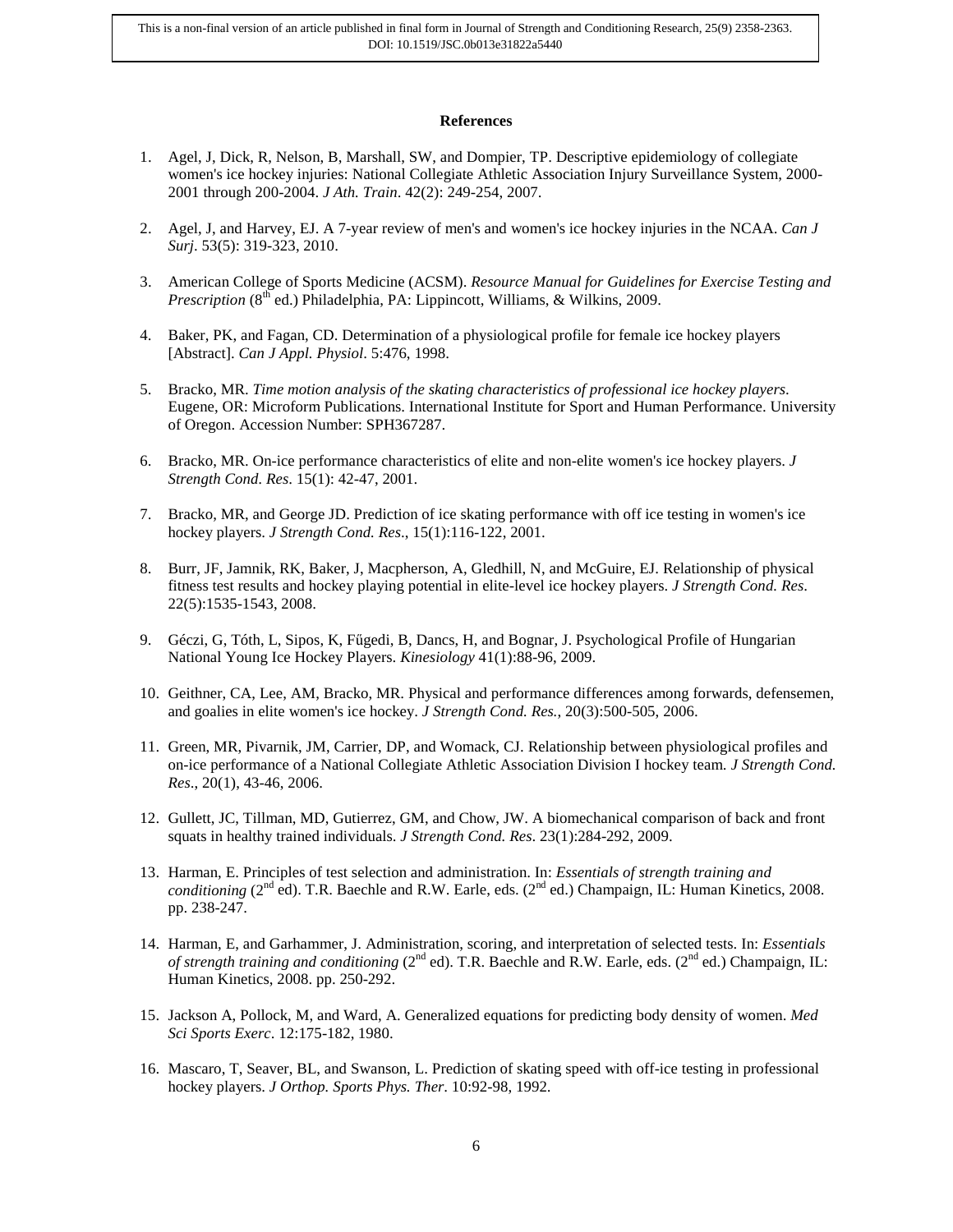This is a non-final version of an article published in final form in Journal of Strength and Conditioning Research, 25(9) 2358-2363. DOI: 10.1519/JSC.0b013e31822a5440

- 17. Noonan BC. Intragame blood-lactate values during ice hockey and their relationships to commonly used hockey testing protocols. *J Strength Cond. Res*. 24(9):2290-2295, 2010.
- 18. Opportunities for females in ice hockey. USA Hockey Magazine. [http://www.usahockeymagazine.com/article/2010-12/opportunities-females-ice-hockey,](http://www.usahockeymagazine.com/article/2010-12/opportunities-females-ice-hockey) accessed on February 10, 2011.
- 19. Ransdell, LB, and Wells, CL. Sex differences in athletic performance. *Women in Sport and Physical Activity Journal* 8(1): 55-81, 1999.
- 20. Rundell, KW. Pulmonary function decay in women ice hockey players: Is there a relationship to ice rink air quality? *Inhal Toxicol*, 16(3): 117-123.
- 21. Rundell, KW, Spiering, BA, Evans, TM, and Bauman, JM. Baseline lung function, exercise-induced bronchoconstriction, and asthma-like symptoms in elite women ice hockey players. *Med Sci Sports Exerc.* 36(3): 405-410, 2004.
- 22. Sandstrom, P, Jonsson, P, Lorentzon, R, and Thorsen, K. Bone mineral density and muscle strength in female ice hockey players. *Int J Sports Med*, 21:524-528, 2000.
- 23. Siri, WE. Body composition from fluid space and density. In: *Techniques for measuring body composition.* J. Brozek and A. Hanschel, eds. Washington, DC: National Academy of Science, 1961, pp. 223-244.
- 24. USMC PFC Score Charts [\(http://www.military.com/military-fitness/marine-corps-fitness](http://www.military.com/military-fitness/marine-corps-fitness-requirements/usmc-pft-charts)[requirements/usmc-pft-charts,](http://www.military.com/military-fitness/marine-corps-fitness-requirements/usmc-pft-charts) accessed on February 10, 2011).
- 25. Vescovi, JD, Murray, TM, Fiala, KA, and VanHeest, JL. Off-ice performance and draft status of elite ice hockey players. *Intl J Sports Physiol and Perf*. 1:207-221, 2006a.
- 26. Vescovi, JD, Murray, TM, and VanHeest, J. Positional performance profiling of elite ice hockey players. *Intl J Sports Physiol. Perf.* 1: 84-94, 2006b.
- 27. Wilson, K, Snydmiller G, Game, A, Quinney, A, and Bell, G. The development and reliability of a repeated anaerobic cycling test in female ice hockey players. *J Strength Cond. Res*. 24(2):580-584, 2010.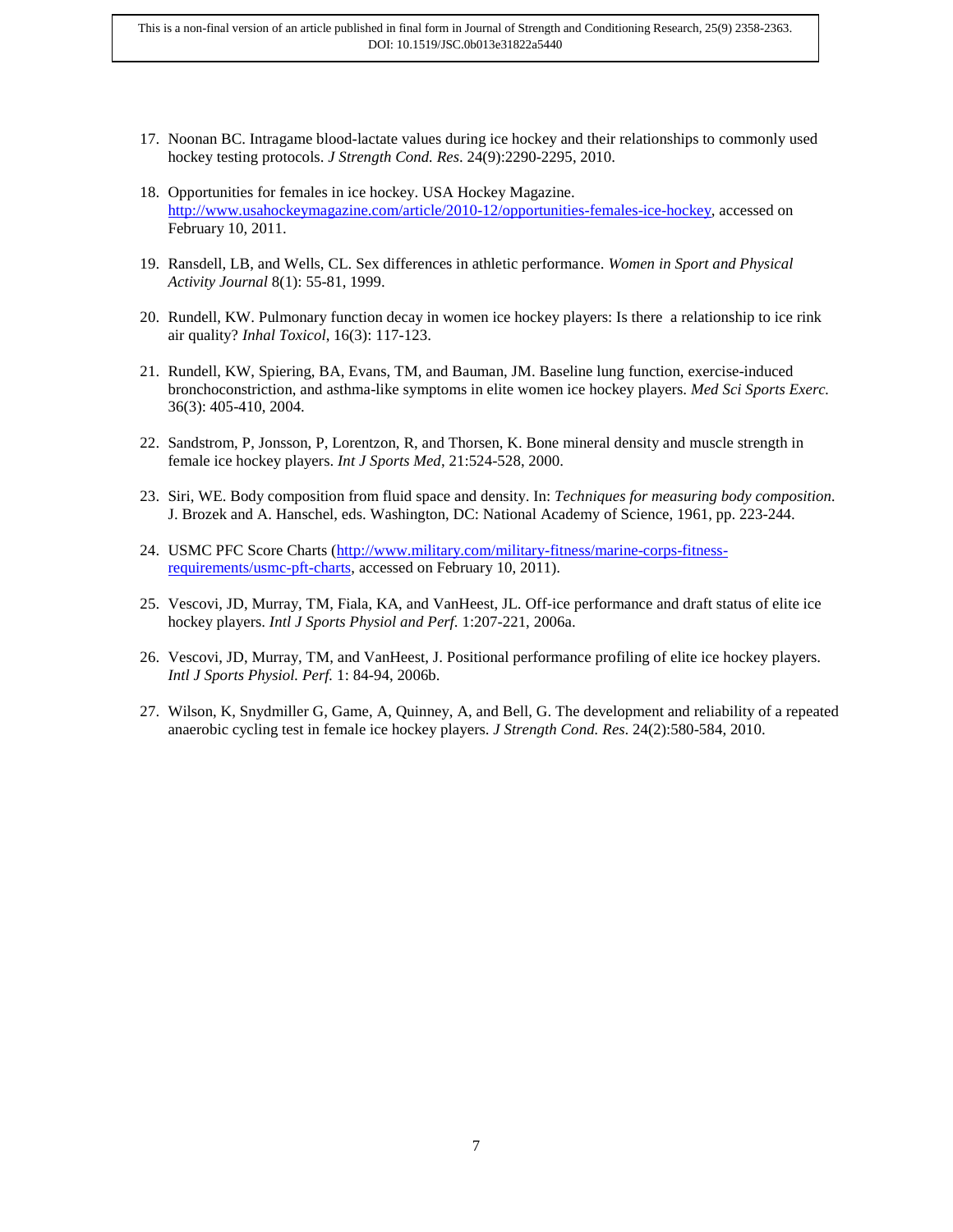| <b>Anthropometric/Fitness</b><br><b>Characteristics</b> | <b>Elite Female Ice</b><br><b>Hockey Players</b><br>$M \pm SD$ and Range<br>(Low to High Value) | <b>Other Female Athletes</b>                                                                                                                                                   |
|---------------------------------------------------------|-------------------------------------------------------------------------------------------------|--------------------------------------------------------------------------------------------------------------------------------------------------------------------------------|
| Body Mass (kg) $(n = 23)$                               | $70.4 + 7.1$<br>$(58.5 - 85.2)$                                                                 | Geithner et al. (2006)<br>Competitive Canadian Female<br>Ice Hockey Athletes $(n = 112)^{c}$ :<br>$66.4 + 6.9$ kg                                                              |
| Height (cm) $(n = 21)$                                  | $169.7 + 6.9$<br>$(152.4 - 182.9)$                                                              | Geithner et al. (2006)<br>$167.9 \pm 5.3$ cm                                                                                                                                   |
| Vertical Jump (cm) $(n = 23)$                           | $50.3 + 5.7$<br>$(41.9 - 62.2)$                                                                 | <b>Competitive College</b><br><b>Female Athletes</b> <sup>a</sup><br>44 - 53 cm<br>Geithner et al. (2006)<br>$43.1 + 4.9$                                                      |
| Standing Long Jump (cm) $(n = 21)$                      | $214.8 + 10.9$<br>$(198.1 - 241.3)$                                                             | 90 <sup>th</sup> percentile for<br><b>Female College Athletes<sup>a</sup></b><br>315 cm                                                                                        |
| 1 RM Front Squat (kg) $(n = 20)$                        | $88.6 \pm 11.2$<br>$(74.8 - 115.7)$                                                             | 90 <sup>th</sup> percentile for<br><b>Female College Athletes</b><br>(Back Squat) <sup>a</sup><br>Basketball: 81 kg<br>Softball: 84 kg<br>Swimming: 66 kg<br>Volleyball: 84 kg |
| Front Squat/Body Weight $(\%)(n = 20)$                  | $127.7 \pm 16.3$<br>$(107.0 - 165.0)$                                                           |                                                                                                                                                                                |
| 1 RM Bench Press (kg) $(n = 22)$                        | $65.3 \pm 12.2$<br>$(43.1 - 88.4)$                                                              | 90 <sup>th</sup> percentile for<br><b>Female College Athletes</b> <sup>a</sup><br>Basketball: 56 kg<br>Softball: 53 kg<br>Swimming: 53 kg<br>Volleyball: 51 kg                 |
|                                                         |                                                                                                 | Baker & Fagan <sup>b</sup><br>24 Female Provincial Hockey<br>Players: 53.8 kg                                                                                                  |

Table 1: Anthropometric and fitness characteristics of elite female ice hockey players